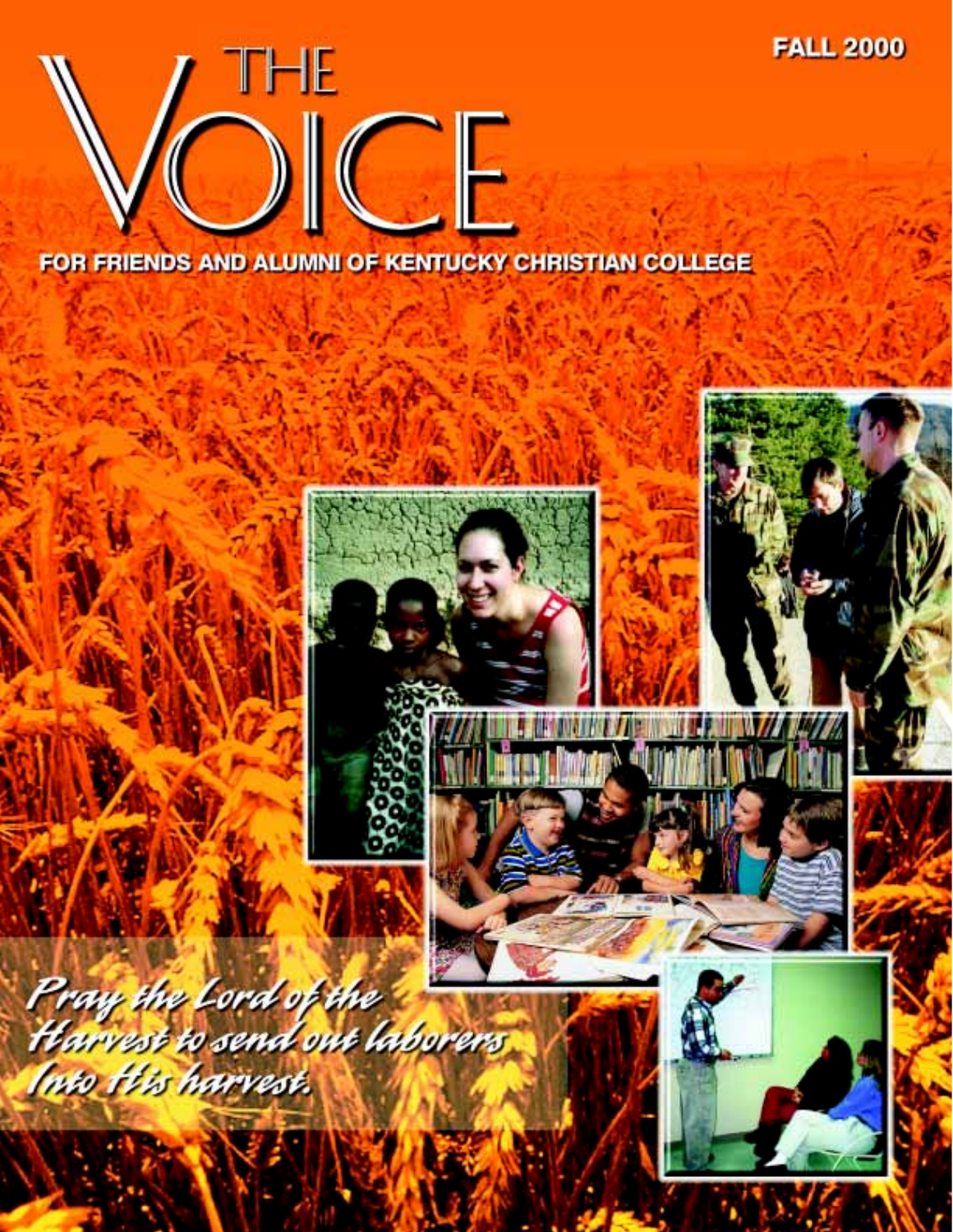## New Faces On Campus



PROVOST James Riley Estep, Jr.

President Keeran recently announced the appointment of James Riley Estep, Jr., Ph.D., as Provost and Chief Academic Officer. Jim, his wife Karen, and their three children, Budd, Dovie, and Dylan arrived in Grayson in late July. Jim grew up in Kentucky and was ordained into the Christian ministry in 1985 at Southern Acres Christian Church in Lexington. He holds six degrees including two earned doctorates, a Doctor of Ministry degree from Southern Baptist Theological Seminary, and a Ph.D. from Trinity Evangelical Divinity School. Before joining the KCC administration, Jim served as professor of Christian Education and Vice President of Academic Affairs at Great Lakes

Christian College in Lansing, Michigan. In addition to spending time with his family, Jim loves reading science fiction and going with friends to bookstores and coffee shops.

### ASSISTANT PROFESSOR Guthrie Veech



Dr. Guthrie Veech has been appointed as Assistant Professor of Christian Ministries following nearly thirty years of

significant congregational leadership. Guthrie and his wife, Barbara, arrived in Grayson in early August. The Veech's have three children, Jennifer, Sarah, and John, who is a sophomore at KCC. Guthrie holds a Doctor of Ministry degree from Emmanuel School of Religion. Before coming to KCC, he served as Senior Minister of the New Hope Christian Church in Anderson, Indiana. Guthrie says his favorite part of the day is spent taking long walks with his wife. He loves playing with his grandchildren and whacking a golf ball. $\overline{\mathbf{V}}$ 



### PUBLIC **SERVICES** LIBRARIAN Sheril King

Mrs. Sheril King has been appointed as

Public Services Librarian. Sheril and her family moved to Grayson in late May. Her husband, Ron is also employed by the College. The King's have two children, Michael and Caitlin. Sheril holds a Master of Science in Library Science from the University of Kentucky. Before coming to KCC, she worked with the Pendleton County, Kentucky School System as a Library/Media Specialist. Sheril's hobbies include sewing and even though books are her career, she loves reading. She is an enthusiastic Nebraska Cornhuskers fan and enjoys cheering their football team on to victory.

### In This

- Issue
- 1 New Faces on Campus 2 The President's Perspective
	- 3 Lusby Award Presented
	- 3 Faith Promise
	- 4 Student Spotlight
	- 4 Family Heritage Continues
	- 4 Another Record Breaking Year
	- 5 Graduate School Partnership with Southeast Christian Church
	- 6 School of Nursing
	- 7 "Knights of Prayer" Initiated
- 8 Smith Center Dedication
- 8 President's Cabinet Welcomes New Vice Presidents
- 9 Turning to God
- 11 Insider's Report
- 13 Alumni Spotlight
- 13 Congratulations Outstanding Young Ministers
- 14 Alumni Calendar of Events 14 Reminisce

#### **Editor**:

John Dundon (606) 474-3000 **Consulting Editor**: Georgia Curtis Ling **Insider's Report Contributor**: Helen Yankey **Graphic Design**: David Bennett

©2000 *The VOICE* is published three times a year by Kentucky Christian College. Our Editorial offices are located at 100 Academic Parkway, Grayson, Kentucky 41143.

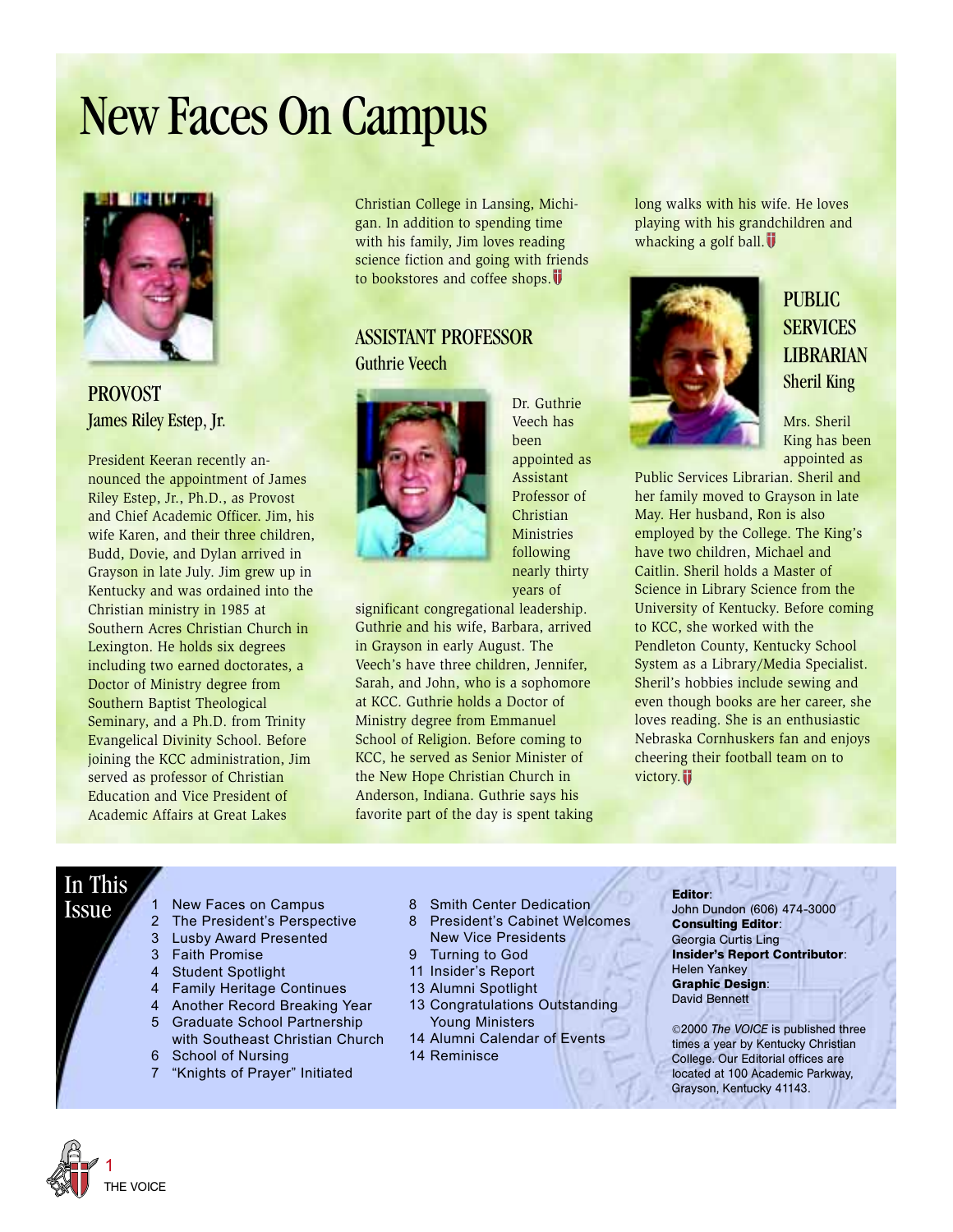## The President's **Perspective**

### Ask the Lord of the Harvest

A few years ago at convocation, I took the liberty of introducing myself to the 200 new students who joined upperclassmen and faculty at this traditional opening event of the academic year. "My name is Dr. Keith P. Keeran," I said. "I am the president of this College. I am the leader of this organization—and I have absolutely no idea where I'm going!" There was an outbreak of laughter, but I turned around to look at the faculty seated behind me. It is always good to check faculty reaction to any statement made by the **President**. What I saw were expressions of surprise, and perhaps concern. Most people like to think the leader knows where he's going. I turned around and finished my remarks, explaining that while we may have well laid plans, we are waiting for God's interruption. God's people should always be prepared for and even anticipate His redirection. Our plans should never be so fixed and unchangeable that we are bound to them regardless of God's intervening guidance.

Why is it important to be flexibly in touch with the Spirit of God? There are many reasons, but on that occasion (as at the beginning of every new academic year) there were many students who came to the campus with career goals already firmly impressed on their minds. It is important that these plans not be so firmly set as to be unchangeable. The pliable human spirit may be inspired to consider something more grand than merely working for a living or enjoying a brief moment in the sunlight.

Today, in all of our Christian colleges there are fewer students enrolling from our churches who have plans that include leadership ministry. Often our

colleges are criticized for not graduating as many preachers as we did thirty years ago, but the fact is that far fewer students enter college with pulpit ministry as a goal. The many students who are graduating with a vision for ministry, having accepted and acted on God's redirection while in college, are a great encouragement. They are hearing God's call of redirection. A Christian college campus is a great place to sort out some of life's greatest decisions, and a great place to hear God speak.

The same spirit of flexibility that is necessary in the life of a Christian student is essential in the life of a Christian college.

Kentucky Christian College has a strong commitment to institutional planning. Those who engage in this arduous task understand the value of planning, but the real rewards sometimes far surpass our expectation. At KCC we recognize that the outcomes of our planning are often different than anticipated and we credit the Lord of the harvest for bringing into being what our shortsightedness could not envision. Remember the harvest principle: You reap not only what you sow, but more than you sow.

If you are reading this column, you are a member of the KCC family of alumni and friends, and I want to take advantage of our friendship to ask a special favor. Will you pray for this ministry? Specifically, I want you to ask the Lord of the harvest to send workers into His harvest fields (Matthew 9:38). Pray that God will ignite the imagination of our students and move them with passion toward the harvest. Beg the Father to set the hearts of our faculty ablaze with the urgency of the gospel and



*President Keith P. Keeran, Ph.D.*

"A Christian college campus is a great place to sort out some of life's greatest decisions, and a great place to hear God speak."

that the fundamental truths of His word will permeate each course as faith and scholarship are woven together into a beautiful tapestry of praise.

This year God has blessed us with another record setting enrollment. We are both grateful and humbled that He would entrust us with so many capable students. This year's entering class is more academically proficient on average than the typical first year college student in America. There is so much potential in these young people. Pray that somewhere along the way, God will interrupt them. Pray that they will hear the call of the Lord of the harvest.

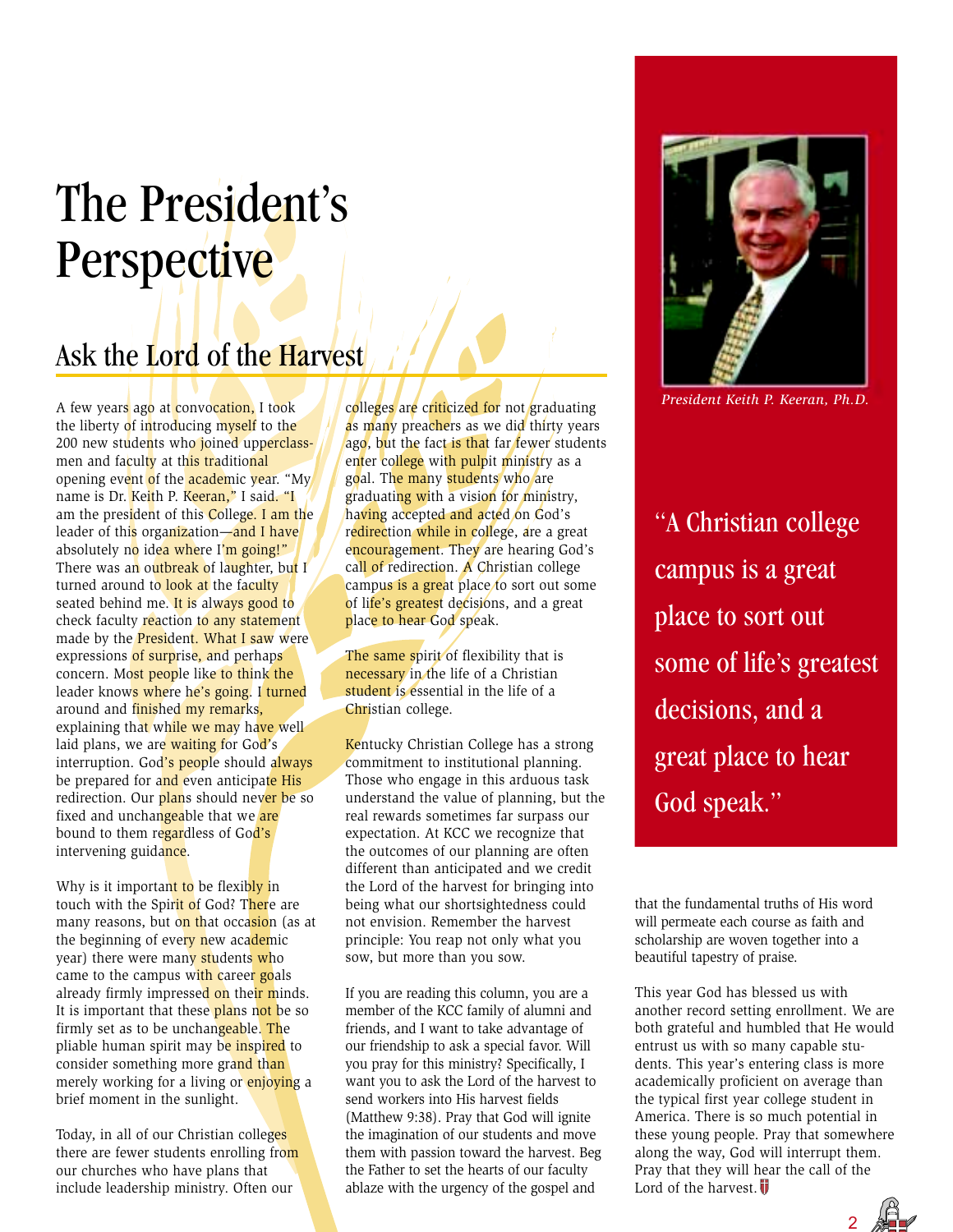### ACROSS THE COLLEGE CAMPUS *A Look At What's Happening On Campus*

## Lusby Award Presented to Bob Russell and Russell Blowers

Bob Russell and



*Bob Russell*



*Russ Blowers*

marking the beginning of the 2000-2001 academic year. The Lusby Award, which has replaced the honorary doctorate as the College's highest tribute of honor, is conferred only by nomination and approval of the Board of Trustees.

Bob Russell is Senior Minister of Southeast Christian Church in Louisville, Kentucky and Russ Blowers retired in 1997 after 45 years as Senior Minister of E. 91st Street Christian Church in Indianapolis. President Keeran, speaking on behalf of the Board said, "These men demonstrate the significant impact a long ministry can have on a community as well as the spiritual and numerical growth of a congregation. The Board of Trustees is pleased to acknowledge the broad influence of their ministries."

The award, which includes a framed certificate and custom-cast medallion personalized to each recipient, is named in honor of the College's first two presidents. The tireless and enduring influence J.W. Lusby and J. Lowell Lusby spanned three-quarters of a century. The

Russell Blowers were both taken by surprise when KCC President, Dr. Keith P. Keeran called them to the platform to receive the Lusby Award during separate ceremonies. Both had been asked to speak at special campus events, Bob Russell at the spring 2000 baccalaureate and dedication of the Wayne B. Smith Center for Christian Leadership, and Russ Blowers at fall convocation, award is inspired by their sacrificial commitment to Christ and His Church, eloquently expressed in their dedication to the preparation of Christian leaders.

The Lusby Award is conferred on those rare and outstanding individuals whose Christian and personal influence has had a broad and profound impact on the Church and the development of Christian leaders. Moral integrity, courage, vision, persistence and passion characterize the recipients. They possess a sense of mission, which excites the imagination and inspires Christian commitment and service in others.

President Keeran said, "The contribution of both Blowers and Russell should not be measured by the size of their congregations alone. The numbers are impressive and they speak for themselves. But what I find most impressive is their unselfish spirit and gentle demeanor. I have both observed these men at a distance and spent time with them one on one. They genuinely love people. You can see it in their eyes. You can feel it. They make each person feel important. They focus complete attention on one person at a time."

Dr. Keeran cited the role that both Russell and Blowers have played in strengthening and encouraging Christian leaders across the country. "Their ministry has not been confined to the cities and states where they serve local congregations. They have given of themselves to the entire brotherhood and their influence beyond Christian Church circles has been profound. Their leadership is not defined by tasks and responsibilities, but by passion and vision."

The Lusby Award honors not only those for whom it is named and the very worthy recipients selected by the Board of Trustees, it is a tribute to the faith, labor, and love, which created and sustains Kentucky Christian College.

### Campus Community Pledges \$38,438 During Faith Promise

Supporting laborers who are working in the Lord's harvest has been the mission of the Kentucky Christian College Faith Promise program since its inception in 1964. According to information obtained from Dr. George Pickens, Professor of Intercultural Studies, and Professor Emeritus Tom Gemeinhart, the College's students, faculty, and staff have given a total of \$524,000 over the 36 year history of KCC's Faith Promise program to support world evangelism and the fulfillment of the Great Commission.

The amount of money given through the years has increased. In 1964, the College's Faith Promise campaign generated \$3,150. During the 1999- 2000 academic year, \$23,976 was raised to support world missions. Primarily, the missionaries supported by the College's Faith

Promise are KCC alumni who are serving our Lord in various countries throughout the world.



On September 15th, Mr. David

*This board charts the progress of our Faith Promise giving.*

Parrish of Pioneer Bible Translators challenged the College community to pledge to give during this 2000- 2001 academic year with a heart filled with faith to send missionaries, meet various spiritual and physical needs, strengthen the faith of people being served by supported missionaries, and of most importance, glorify God. At the conclusion of this year's Faith Promise campaign, Dr. George Pickens reported that the KCC community pledged a record \$38,438 in support of world evangelism!

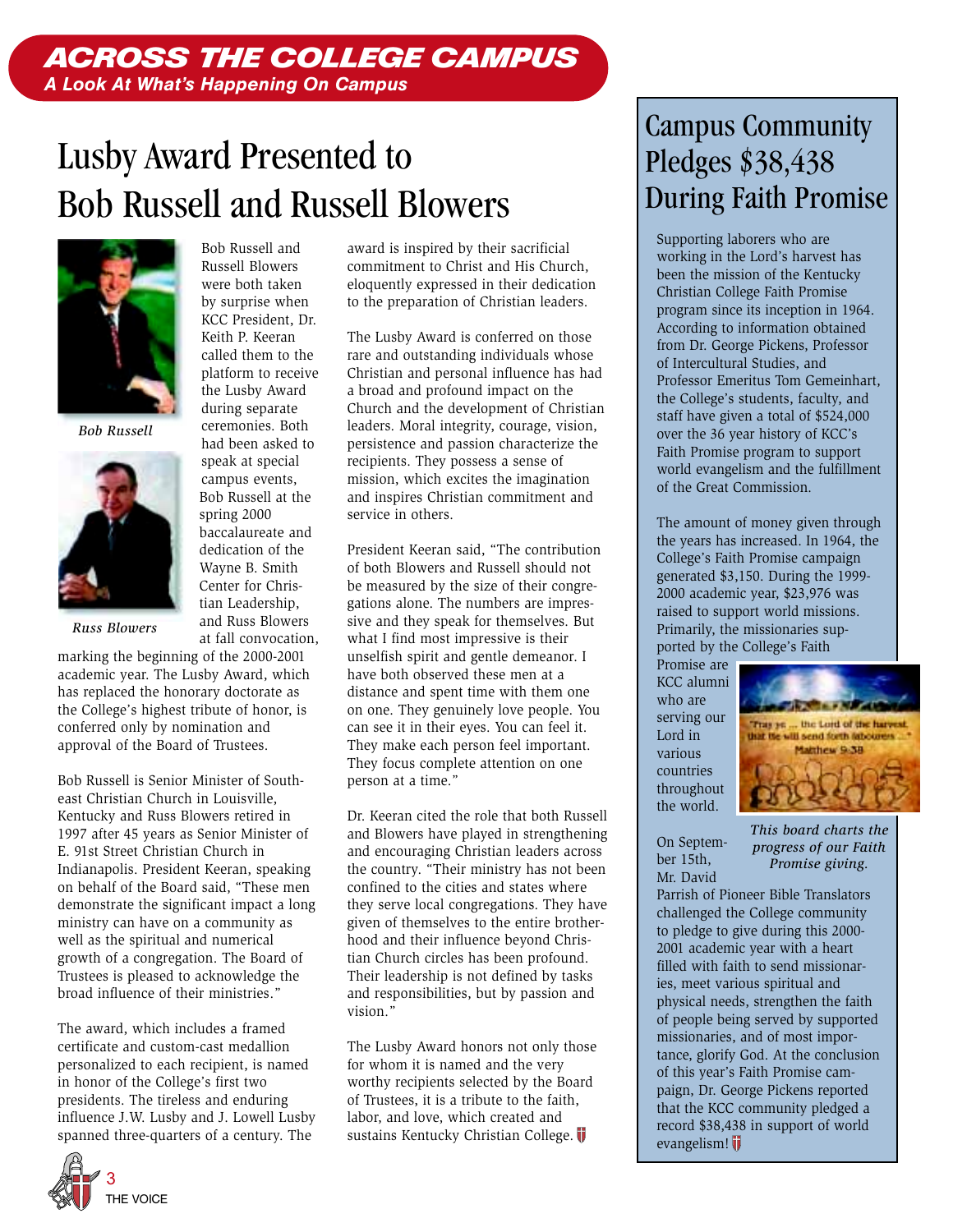## Student Spotlight

Music not only runs, but also travels in Wendy West's family. Each year as Wendy and her family traveled to family reunions she always found musician relatives turning a picnic into a concert. From church choirs, to musicals, bands, and vocal competition, music has always been a part of this KCC student's life.

Wendy says this school year will take on a whole new dimension because of her life changing experience this past summer on a mission trip to Burkina Faso, Africa.

Her first step taken toward Africa began last year when Wendy switched her major from Music Education to Intercultural studies. Her missions professor, Dr. George Pickens encouraged her to join a team with the Wycliffe Bible Translators that specifically dealt with Ethnomusicology - the study of the "heart" music of a culture of people in order to develop their own worship through music. Wendy explained,

"Ethnomusicology is the same theory as translating Bible into the language of their mother tongue. They may be able to



*Wendy West interacting with children in Africa on a mission trip.*

listen and appreciate the music more through their own instrumentation as words and rhythms bring life to music."

When Wendy stepped out of her "comfort zone" and decided to join a team of five other women and travel to Africa she dramatically saw God working in her life. Wendy said, "Wow! God started doing amazing things. My whole attitude on life changed as He opened my eyes to see Him and His work in all that surrounds me—His people, His creation, and the whole world that exists."

Wendy now has a greater appreciation for the music style of her own culture and experienced first hand how music can impact not only your heart and soul but also your worship when it is your own "heart" music.

God is continually using students like Wendy as laborers in the field, utilizing music as a harvesting tool.  $\overline{\mathbf{U}}$ 





J.L. Lusby



Martha Jordan



## Family Heritage **Continues**

Tradition continues as we welcome the Class of 2004 which includes Brent Jordan. Brent is the great grandson of KCC's first President, J. W. Lusby, the grandson of KCC's second President, J. Lowell Lusby, and son of

alumnus Martha Rose Lusby Jordan and John Jordan.



*Professor Michael Veech lends a helping hand during Welcome Weekend, helping freshmen settle in on campus.*

## College Welcomes Record Number of Students

The college community was thrilled at Welcome Weekend to greet 207 new students. There is so much potential in these young people. Twenty-seven states and eight countries are represented in our student population of 571, all wanting a KCC Great Commission education.

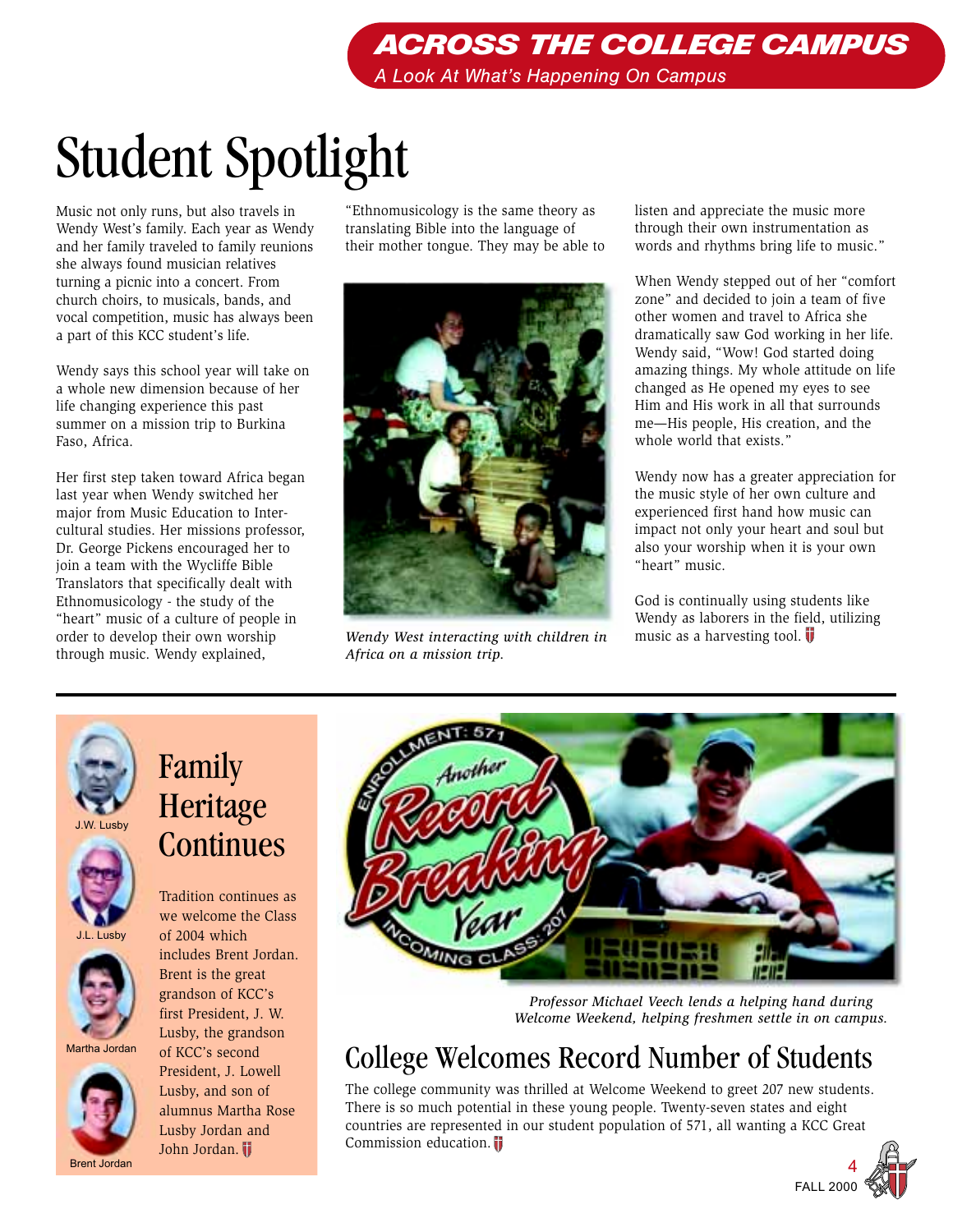## Graduate School Partnership with Southeast Christian Church Links Theory with Practice

President Keeran has announced that the KCC Board of Trustees and the Elders of Southeast Christian Church have formed a strategic partnership that provides opportunities for ministers and church staff throughout the United States and beyond to pursue graduate study in the congregational environment of Southeast Christian Church.

Students from across the country will be able to witness first-hand the distinguishing characteristics of one of America's largest and fastest growing congregations. Southeast Christian Church provides fertile ground for vision casting, which is a vital ingredient in leadership education at the graduate level.

Learners will be exposed to the staff of Southeast Christian Church, as well as Kentucky Christian College's highly credentialed faculty. In addition, guest speakers and field practitioners, with proven expertise in ministry, will be involved in the program.

Initially, half of the Master of Applied Theology (MATh) and the Master of Arts in Christian Leadership (MACL) will be offered on the Southeast Christian Church campus. The College will seek regional accreditation of the SCC campus as a

graduate academic site. Negotiations with area university libraries to provide needed academic resources have been initiated. Eventually, most of the coursework for the MATh and the MACL including all of the practical ministry courses will be offered at SCC's campus.

The strategic partnership enables KCC to provide graduate education to nontraditional adult ministry professionals at a site that is easily accessible by ground and air transportation. According to Dr. Keith Keeran, President of Kentucky Christian College, "Louisville is an attractive and accessible location for these unique programs that are designed for the adult learner. Of course, the students are the ones who benefit the most from the SCC-KCC strategic partnership. They benefit from the integration of theory and practice provided by the College and the Church working together."

The strategic partnership also enhances Southeast's dynamic educational and teaching ministry to congregational leaders. In expressing his support for the partnership, Bob Russell, Senior Minister at Southeast Christian Church, said, "When we moved to our Blankenbaker Parkway location, we envisioned becoming a resource center for the church at a

national level. The SCC-KCC strategic partnership is an exciting step in fulfilling that vision."

The degree programs offered on the Southeast campus will be offered in oneweek modular formats. Three hours of credit will be awarded for each one-week module. Students will complete pre and post session assignments along with their required participation in the module. The one-week modular format is especially designed to attract students from across the country. Generally, two years are required to complete a degree, though it is possible to fast track a student who may transfer credits into one of the programs.

According to Dr. Leonard Knight, Dean of the KCC Graduate School, classes leading to a Master of Applied Theology and the Master of Arts in Christian Leadership will be offered at the Southeast campus beginning in the 2001 fall semester. Classes leading to a Master of Arts in New Testament will continue to be offered only on the campus of Kentucky Christian College.

For more information, contact Dr. Knight by phone: 1-877-841-6391 or by e-mail: gradstudies@email.kcc.edu.



**Southeast Christian Church, Louisville, Kentucky to partner with Kentucky Christian College, Grayson, Kentucky**

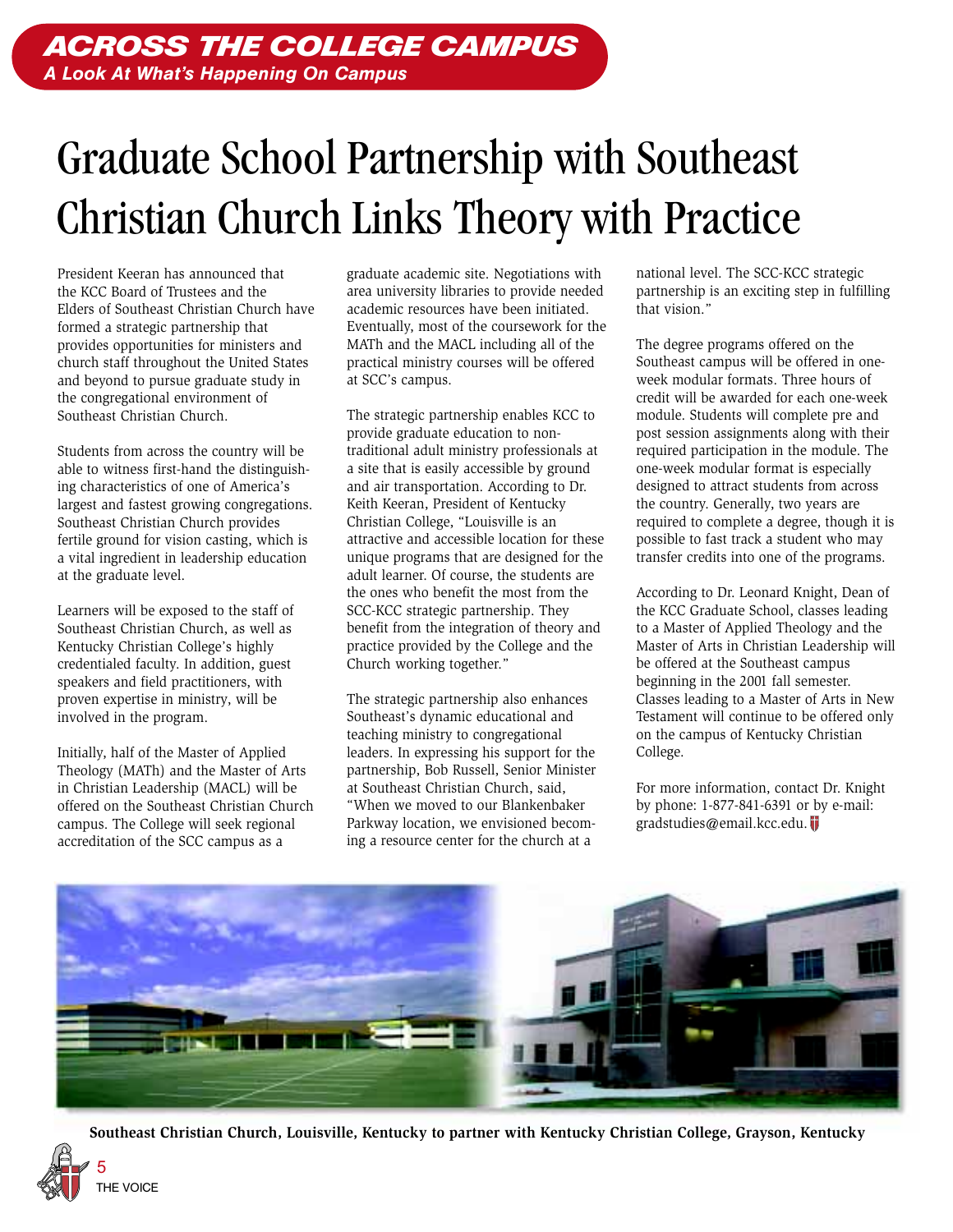Strategic Partnership Formed With View Toward Establishing a School of ursing



Kentucky. This strategic partnership has been formed with a view toward the establishment of a KCC School of Nursing. The College will follow a phased-in approach for this new academic program. Plans call for the offering of a pre-nursing curriculum during the 2001-2002 academic year. Conditioned upon adequate funding and the hiring of a Dean of Nursing, the College hopes to open the School of Nursing in the Fall 2002 semester.

President Keeran has announced the formation of a strategic partnership with King's Daughters Medical Center, located in Ashland,

As with all of KCC's degree programs, the curriculum in the School of Nursing will be rigorous in its scholarship, inspire excellence in professional practice, and be Christ-centered. Kentucky Christian College will be the only institution of higher education in the tri-state (which includes eastern Kentucky, southern Ohio, and western West Virginia) to offer a Bachelor of Science in Nursing (BSN) from a Christian worldview.

Dr. Keeran, in announcing the planned opening of the School of Nursing said, "Our belief in Christ will not only be evident in the curriculum, but also in the type of care that will be provided to those who have medical needs. KCC nursing graduates will be uniquely qualified to minister to the ailing and burdened spirit while attending to those who have emotional or physical wounds."

The strategic partnership with King's Daughters Medical Center is a distinguishing and strengthening characteristic of KCC's School of Nursing. The College's relationship with KDMC, the leading provider of medical services in the tri-state, will allow its nursing curriculum to emphasize the importance of classroom and in-hospital field experiences. This strong commitment to scholarship and supervised professional experience generated through the KCC-KDMC strategic partnership will allow the College's nursing students to develop into savvy practitioners who are comfortable and confident in clinical settings.

Initiating such a large project as the development of a School of Nursing requires the leading, guiding, and provision of the Lord. Please pray for the College's School of Nursing. Please specifically pray for the following needs:

1. Pray for the Lord's provision as it relates to acquiring the financial resources needed to support the opening of the School of Nursing. \$1 million is needed over a four-year period to fund faculty additions, staff

**KCC is looking for someone who has, or is working toward a Ph.D., or a similar credential in Nursing to serve as the College's first Dean of the School of Nursing. If you know of someone who may be interested, please contact Dr. Jim Estep at (606) 474-3242. Referrals Needed:**

additions, physical plant renovations, and the purchase of medical supplies and equipment.

2. Pray that the Lord will lead the College to the person He has selected to serve as the Dean of the School of Nursing. The Dean will provide the primary leadership in the development and organization of the School of Nursing.

3. Pray that the Lord will guide the College's Admission's Counselors to Christian students who are interested in laboring in the Lord's harvest in the field of nursing.

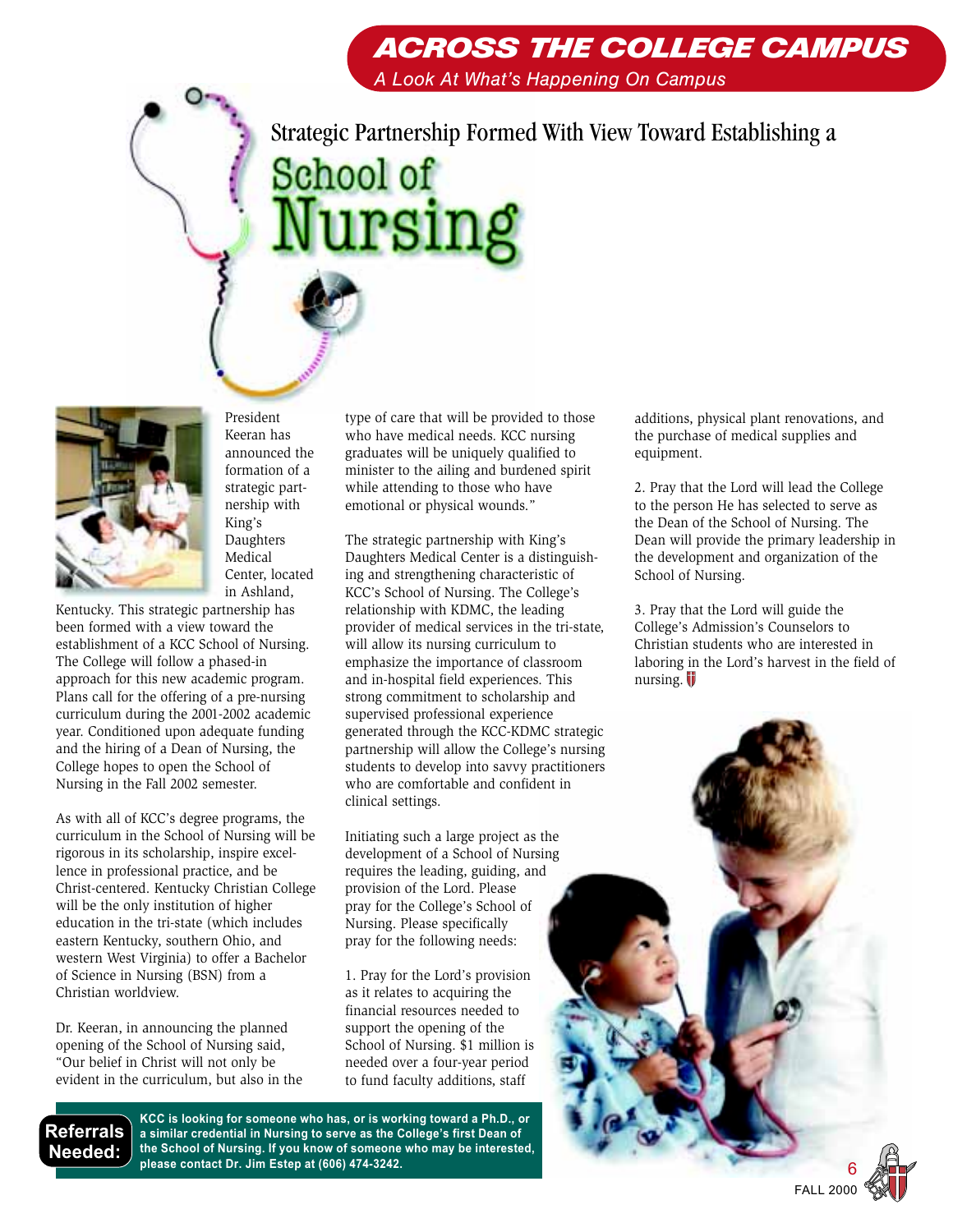### ACROSS THE COLLEGE CAMPUS *A Look At What's Happening On Campus*



into His harvest" *John Dundon Executive*

(Matthew 9:38 KJV). Jesus encouraged His disciples to pray for workers, because while there is much Kingdom *Vice President*

 "Pray...the Lord of the harvest, that He will send forth laborers

work to be done the number of laborers are few.

The mission of Kentucky Christian College is to educate students for Christian leadership and service in the Church and in professions throughout the world. In fulfilling this mission, the College seeks to glorify the Lord by joining Him in His work by equipping students to be laborers for the harvest.

KCC is preparing students to work in many different parts of the harvest field. Many students intend to dedicate their lives to the Lord in full-time Christian service by working for Him in the located church ministry, or as a missionary, or in church-related organizations. Others are desiring to shine the light of the Gospel

through professions in education, music, business administration, history, intercultural studies, psychology, or social work.

KCC Begins "Knights of Prayer" Initiative

The Lord's harvest field is large and the work is immense, as well as immediate. Truly, the College has been given an assignment by God to educate students and equip workers to be Great Commissioners in many different parts of our society.

Just as Jesus encouraged His disciples to pray for harvest laborers, the College's faculty, staff, administration, and trustees want to invite you to join with hundreds, and perhaps thousands of other supporters of this institution in praying for the Lord's continued guidance, protection,

and provision for Kentucky Christian College. The College's prayer initiative, to be known as Knights of Prayer, has been organized to emphasize the importance of prayer in the life of KCC thus underscoring the College's complete and absolute dependence on God to guide, protect, and provide for this institution.

As His people, we can do nothing better for Kentucky Christian College than to ask for the Lord's blessing upon this educational ministry. In the near future, you will receive additional communication from the College inviting you to join KCC's "Knights of Prayer" initiative. Please be praying about your commitment to this important effort.





## Congratulations 2000 Graduates

We congratulate the class of 2000 for joining the ranks of over 2,800 KCC graduates. These graduates join a fantastic group who take the message of Christ with them to the workplace.

These Great Commissioners are making an impact for the cause of Christ wherever their journey may lead. We praise the lord that Kentucky Christian College graduates are equipped to be sent forth as laborers into the Lord's harvest.







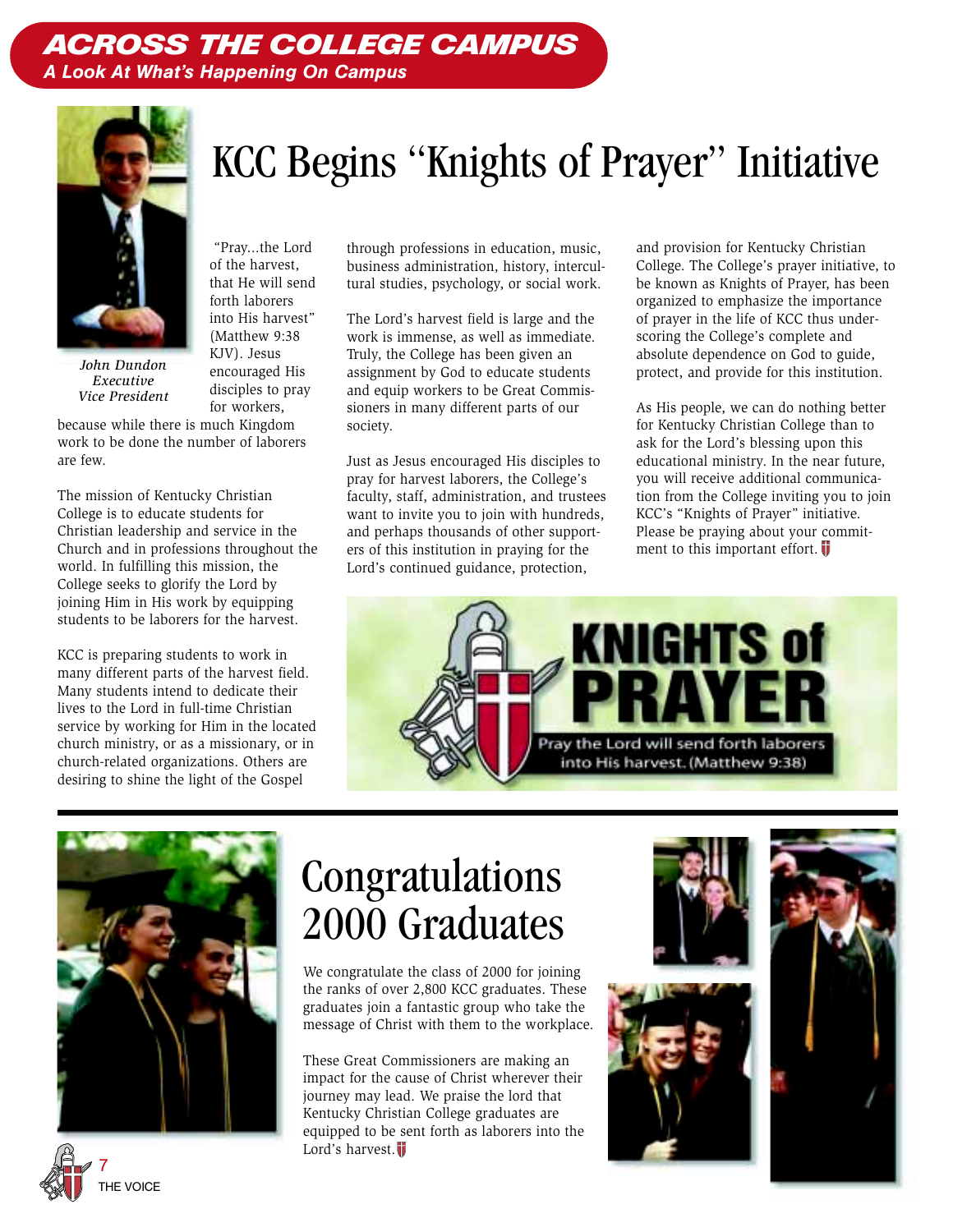## ACROSS THE COLLEGE CAMPUS

*A Look At What's Happening On Campus*

## Wayne B. Smith Center For Christian Leadership Building Dedicated



*Keith Wise, Floyd Sack, Wayne B. Smith, and Melvin Keeran join in the ribbon cutting.*

Preparing and retooling leaders for the 21st century is the mission of the Wayne B. Smith Center for Christian Leadership. On May 4, this building was dedicated to service. The day was also a celebration of the naming of the two Schools that will occupy the facility. It is because of the level of commitment to the mission of the College, the purpose of the building, and significant contributions to this project that the KCC Board of Trustees have renamed the Teacher Education Department and the Bible and Ministries

Department. The new names are the Keeran School of Education and the Sack School of Bible and Ministries.

Melvin and Ruth Keeran wanted to invest in something that would make a difference in people's lives for generations. As lifelong teachers and intimately involved with KCC as the parents of President Keith Keeran, they decided to give their life savings to the College. It is through the Smith Center that this dream will be fulfilled.

Floyd and Dolly Sack made a gift to the College for this building in honor of their two sons who died at an early age. They wanted their sons to be trained for ministry. Floyd Sack, a former KCC Board member, contractor and retired preacher said "I like what I see here at KCC, academically and every other way." It is through their gift that honors Mark and David, that the hundreds will be trained to minister to hundreds of thousands.  $\blacksquare$ 





**"When you know Wayne at a distance, you know him for his laugh. But when you know him closer, you know his tears."**

> –Dr. Tom Lawson Dean, Sack School of Bible and Ministry



### President's Cabinet Welcomes New Vice Presidents

President Keeran announced effective June 1, 2000 the promotions of Jeff Metcalf, Bill Bondurant, and Sandra Deakins to the position of Vice President.



Jeff Metcalf, who joined the College in 1996 as Director of Institutional Research, has been appointed Vice President of Planning & Assessment. His primary

*Jeff Metcalf*

responsibilities include providing administrative leadership to the institutional research and strategic planning functions of the College.



Before his appointment to Vice President of Finance, Bill Bondurant, who joined the College in 1988, served as Director of Business and Finance.

*Bill Bondurant*

Providing leadership for the College's Business Operations, Human Resources, and Facilities Management are included in his primary responsibilities.



*Sandra Deakins*

Sandra Deakins has been appointed Vice President of Enrollment Management. Mrs. Deakins, who joined the College in 1991, previously served as the Director of Admis-

sions. Her responsibilities include providing administrative leadership to the Admissions, Campus Events, and Outreach Departments.

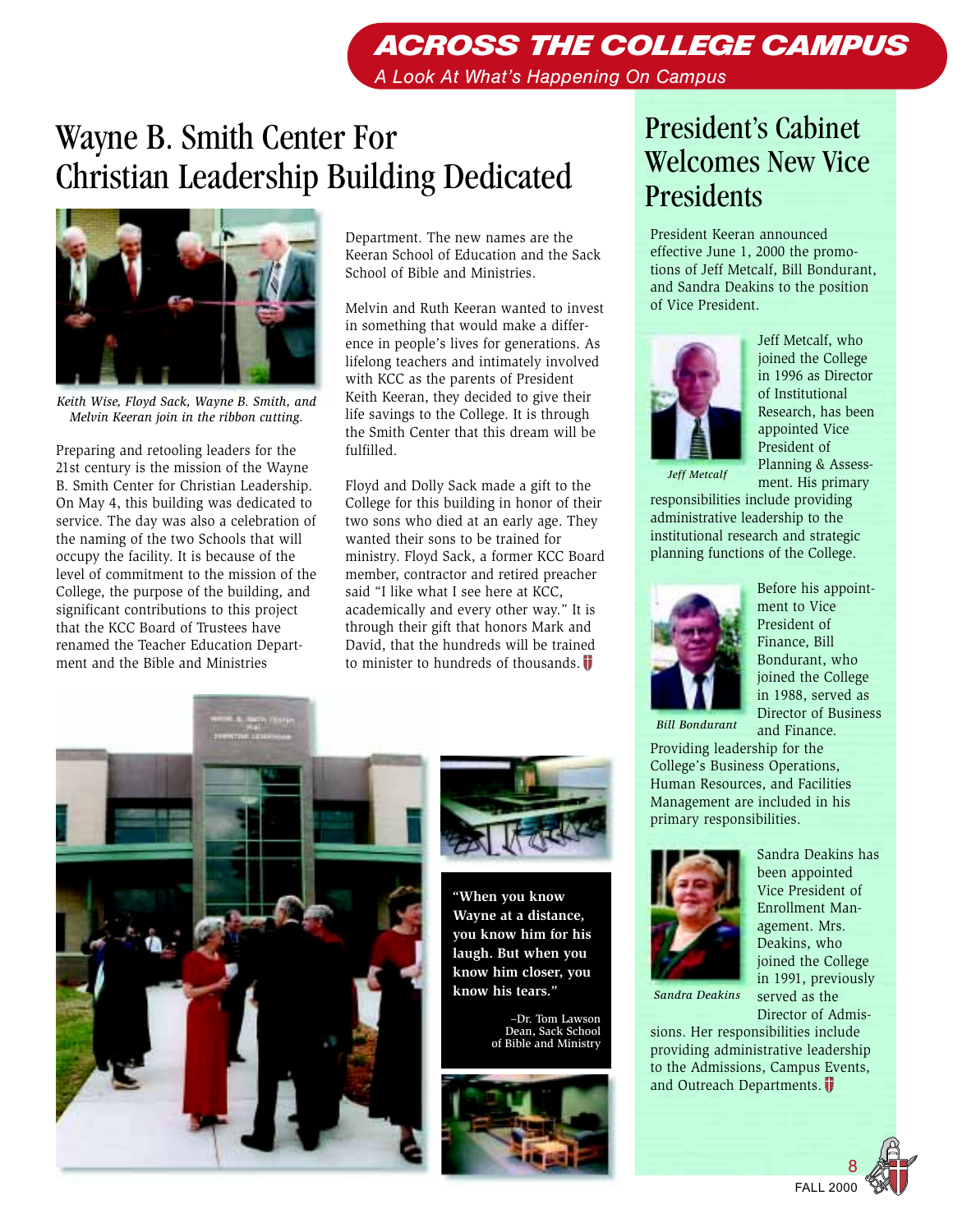"In all thy ways acknowledge Him and He will direct thy paths." -Proverbs 3:6

# Turning to God

**If you're like most of us you can use a little encouragement from time to time. We all face trials and difficulties in our lives. In this feature, we want to encourage your spirit, fortify your family, and help strengthen your faith as we remind ourselves of the importance of Turning to God in prayer.**

### A Prayer of Provision

#### **by Dr. Rob Ford**

Converted at the age of 12, I was introduced to the need for prayer in my Christian life right away. It was not, however, until I came to Kentucky Christian College that prayer became a way of life for me.

Like most students "emptying the nest" set me on a quest for a life-time partner, a vocation, and a life in general. Through prayer I found all three at Kentucky Christian College.

One Friday, my wife, Karen Sue, and I were without food and money. We would not get paid until Sunday. The little church where we were ministering would give us a check for \$30. I was ashamed to beg. I certainly did not want our parents to know. Pride of being a good provider was at stake.

In our little '37 trailer on G.I. Boulevard (ha!) Karen was trying to console me by saying, "Everything will be alright. Don't worry about it." We both walked out of our trailer, locking the door behind us, so that we could do our jobs for the College.

My heart was so heavy. My mind was so confused. I was so embarrassed. I began to really regret giving the last five dollars we had to the KCC Faith Promise that

Thursday. I went behind the curtains of the stage in the old chapel. I prayed hard, but cried much harder. Somehow I emerged with the strength to sweep the chapel clean and went home.

I pressed the handle and the trailer door was unlocked. I thought Karen was home, but she was not there. An envelope was lying on the counter. I opened it and read, "Dear brother Bob and Suzie, I do not know why, but I feel there may be some kind of problem and I feel led to help you in some way." It was signed by George Markey. Enclosed were two fivedollar bills.

To this day, we do not know how George got in through a locked door. How did he sense something was wrong? How was he led to give exactly what was needed? Even George did not know the answers to these questions. We praised God who doubled our sacrificial offering!  $\overline{\mathbf{V}}$ 

*Dr. Rob Ford is Professor of Biblical Studies and Christian Ministries at Kentucky Christian College and is a member of the KCC class of 1966. Dr. Karen Ford is Professor of Teacher Education at KCC and also a member of the class of 1966.*

*Philippians 4:6 "Do not be anxious about anything, but in everything, by prayer and petition, with thanksgiving, present your request to God."* about anything, but<br>everything, by praye<br>and petition, with

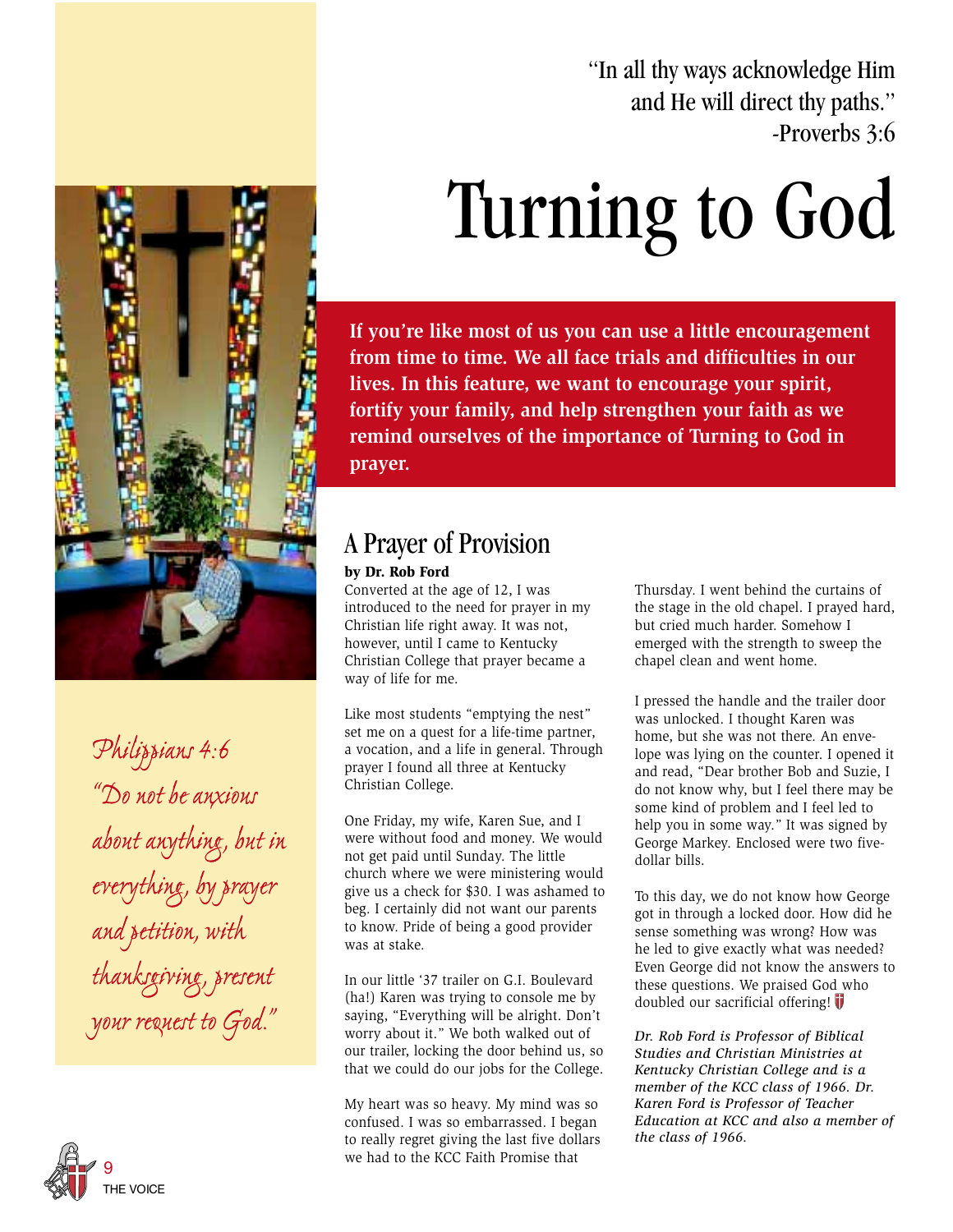### Prayer of Thanks for Family Lessons Learned

#### **by Roxanne Hammond**

For my three children it's hard to imagine that "mom" had a life BC (before children), much less that she was a college student, cheerleader and someone with lessons to learn. It was during those years that I learned a valuable lesson that has been a foundation for my life.

When I left my family of six, the oldest of four children, to embark on my college education I felt very vulnerable. I arrived on the KCC campus in August 1975 and after meeting several staff and their families I quickly found myself drawn to a family very similar to my own. Dick and Linda Damron had four children, two girls and two boys, like ours. Dick was athletic, physically fit and a hunter (bird hunter), just like my dad. Linda, too, was like my mother, a Christian teacher, mother, wife, and devoted to her relationship with God. I immediately bonded with this family and felt God had placed them in my life.

Since the Damrons lived on campus their children were very integrated into campus life, in the gym, at ball games and other social events. Andrea, their

oldest, was 12 at the time I lived on campus. She was a beautiful, energetic elementary cheerleader who attended many of our cheerleading practices. She was always turning cartwheels, practicing cheers and even offering suggestions to our squad. She eventually became our younger "sponsor".

My commitment to KCC as a freshman was to seek God's direction for my life through the classes offered. However, in the months to come, one of the greatest lessons learned, came not from the classroom but from Andrea and her family.

During my first year at KCC, Andrea was diagnosed with cancer. The students, staff, and families were devastated with the news. Andrea's faith, courage and positive attitude concerning her illness brought encouragement to the entire KCC campus and Grayson community. The KCC family cried, prayed, and offered our love to the Damrons. It was Dick and Linda, however, who encouraged us and with one heart and mouth glorified God even in the midst of a tragedy. Andrea

went home to be with the Lord two years after first being diagnosed. To this day in my life I have yet to witness such courage, faith, and love. Their love for the Father and desire to glorify Jesus was magnified in this difficult situation.

It has been over twenty years now and I still reflect on that lesson. It has been the foundation for our marriage and ministry. When Eddie and I were married we used Romans 15:6 as our wedding motto. We had so vividly seen it lived out in the life of this family.

Andrea Damron is a blessing and her light stills shines in the foothills of the Bluegrass State at KCC. My heartfelt thanks to Dick and Linda for including me as part of their own family and teaching me to glorify God with one heart and mouth.  $\blacksquare$ 

*Roxanne (Hammons) Hammond is a Registered Nurse who lives in Mt. Vernon, Kentucky. She is a member of the KCC class of 1979. Eddie Hammond (KCC class of 1979) is Senior Minister at First Christian Church, Mt. Vernon, Kentucky.*

### Praying for Your Children

#### **by Cynde Dundon**

On Sunday, December 17, 1995, I tore off the little page from my desk calendar, getting ready for the next day. Before tossing the paper in the trash, I read it once more. Its message struck me so strongly that it has been a permanent additition to our family's cluttered refrigerator ever since. On needed occasions, the yellowed, curled message peeks out from our children's latest artwork to remind my husband and me of one of our primary missions in life. Allow me to share it with you: "My most important reason for living is to get the gospel of Jesus Christ safely in the hands of my children." James Dobson, *Straight Talk to Men and Their Wives*, (Word Books, 1980), 51.

Now this may seem very obvious and simple, but often we get distracted. As



parents, our prayer is that we will be used by the Lord to help our children fall in love with Jesus and raise them in the training and instruction of the Lord.  $\overline{\mathbf{V}}$ *Cynde (Turner) Dundon (attn: '81-'82) is* *a fourth grade teacher who lives, along with her husband John, and two children in Grayson, Kentucky.*

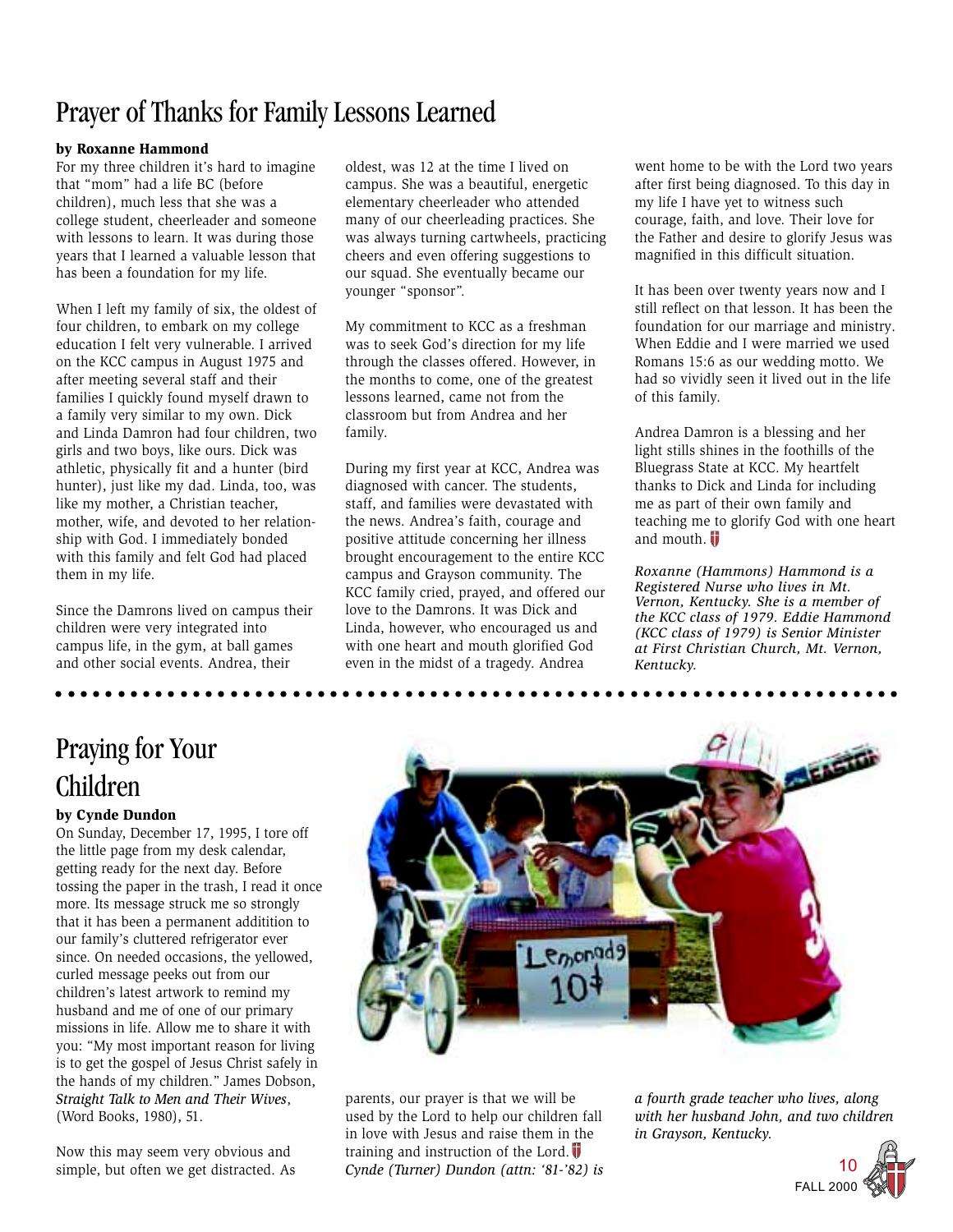

#### **Office of Alumni Relations**

Helen Yankey (606) 474-3277 alumni@email.kcc.edu Alumni Association Executive Committee Tommy Baker - President Robin Hart - V. President Marla Ruble - Treasurer Jeff Sagstetter, Past President

## 1930s

Kelly and **Nena (Hale)** (attn. '36-'39) **Hash** celebrated their 58th wedding anniversary on March 21, 2000. After leaving KCC, Nena received a BA from Transylvania University and an MA from the University of Virginia. Five of the Hale sisters attended KCC.

## 1940s

**Ardis Ann (Harris) Whalen** (attn: '43-'45) has decided to get with the 2000 generation and go on the web with her art. Address: PO Box 733, Stanton, NE 68779. E-mail: aawhalen@stanton.net.

## 1950s

**Richard** and **Nancy Hostetter** ('57) served as professors at Windward Islands School of Evangelism, Kingstown, St. Vincent, West Indies, January-April 2000.



**Fred** and **Marge Whitacre**

('59) celebrated their 50th wedding anniversary on August 26, 2000. A surprise card shower was given in their honor by their six children, Susan, **Mike** ('74) **Kathy** ('76), **Ron** ('81), **David** ('81), and **Chris** ('87) in recognition of their lifetime commitment to family, KCC, but more importantly, to Christ. Address: PO Box 55, Mackville, KY 40040. E-mail: fwhitacr@kyol.net.

## 1960s

**Gene** ('66) & Ellen **Richard** announce that Gene is retiring from a second job of substituting in Wooster city schools and Wayne County schools. Address: 2453 Armstrong Dr., Wooster, Ohio 44691. E-mail: richard6040@aol.com.

## 1970s

**John** ('74) and Diana **Aters'** daughter **Jennifer Powell** graduated from KCC in 1999. Address: 1018 Gilcrest, Brilliant, OH 43913. E-mail: ater@1st.net.

**John Fisher** ('77) serves as coordinator of outpatient services to children and families in the FIVCO and Gateway Health Districts. Address: PO Box 148, Rush, KY 41168. **Tom** ('79) and Cheryl **Ledford** announce the birth of a son, Carson Thomas Ledford, on November 9, 1999. Address: 3417 S. Swineheart Rd., Applecreek, OH 44606.

Herb and **Kathy (Caldwell)** (attn: '77-'79) **Spangler** announce the birth of a daughter, Madison Grace Yvonne, on January 6, 2000. She joins brother Casey (9 1/2) and sister Holly (11). They are serving at the Fayetteville Church of Christ in Ohio. Address: 1744 E SR 28, Midland, OH 45148. **Mark** ('75) and **Linda (McCutcheon)** ('76) **Trout** announce that daughter **Jennifer** graduated with the class of 2000 from KCC. E-mail: mltrout@hotmail.com.

## 1980s

**Scott** ('88) and **Rhonda (Wells)** ('91) **Baker** announce the birth of a son, Seth Franklin, on March 29, 2000. Address: 708 Fernwood, Delta, OH 43515.

**Doug Foote** ('83) is the Head Basketball Coach at Marietta College. Address: 104 Edgewood Dr., Marietta, OH 45750. E-mail: footed@marietta.edu.

**Faron** ('89) and **Janet (Arehart)** ('92) **Franklin** are now ministering at the Glen Lyn Church of Christ. Address: 210 Houston Ln., Glen Lyn, VA 24093. E-mail: faron@gva.net. **Phil** ('85) and **Kim (Sellars) Martin** ('85) began their ninth year at the First Christian Church in Salem, IL in July. Phil recently moved from Youth and Family Ministry to the Worship and Adult Ministry. They have two sons, Kyle (14) and Eric (11). Address: 341 Woodland Dr., Salem, OH 62881. **Rich** ('87) and **Kim (Brooks) McKinley** ('87) recently

moved to Miamisburg, Ohio where Rich will be the Minister of Christian Development. Address: 1838 Burnside Dr., Miamisburg, OH 45342. E-mail: chip814@earthlink.net.

**Robert E. Moler** ('84) is the owner and director of Gallery on the Square. Robert teaches art and organizes regional and national art exhibits for the community and park tourists. He recently published a new

pop-up children's book, *If I Were a Halloween Monster.* Robert and his wife, Robin, have three children; Mandy (10), Olivia (6), and Benjamin (3). Address: 607 Seminole Trl., Danville, KY 40422.

**Steve** (attn: '84-'85) and **Terri (Messer) Murphy** ('85) will be in Costa Rica in 2001 to study Spanish and will be moving to Caracas, Venezuela in 2002 as missionaries with Team Expansion. E-mail: SMurphy@TeamExpansion.org They have three children: Carmen (10) Aaron (7) and Nathan (5).

**Tim Powell** ('85) is ministering at the Steele Creek Church of Charlotte, 7705 Suite E South Tryon St., Charlotte, NC 28217. E-mail: tim@steelecreek.org. **Eddie** ('80) and **Cheri**

**(Calloway) Prather** ('80) announce the birth of their second son, Jackson Edward born on February 22, 2000. He joins his brother, Grayson Dylan Prather (4). Address: 7401 E. 200 N., Avon, IN 46123.

**Tim** ('83) and **Jenny** (attn. '81- '83) **Rohrbacher** are now ministering at the North Park Church of Christ. Address: 6251 Willow Crest Dr., Columbus, OH 43229.

James Sapp ('89) has been a missionary to Honduras, Central America, teaching English, building churches, doing social work and evangelizing since March 2000. Address: 349 Gray Station Rd., Gray, TN 37615.

Mark and **Patt (Alderdice)** ('86) **Senseman** announce the birth of their son Blake Edward on October 3, 1999. Patt just completed her second book *VideoTalks for Kids*. Address: 7387 Robin Drive, Maineville, OH 45039. E-mail: PattSense@aol.com.



**Todd** ('97) and **Heather (Sweeney)** ('97) **Calvert** are now serving at Highland Christian Church. Todd is the Youth Minister, and Heather is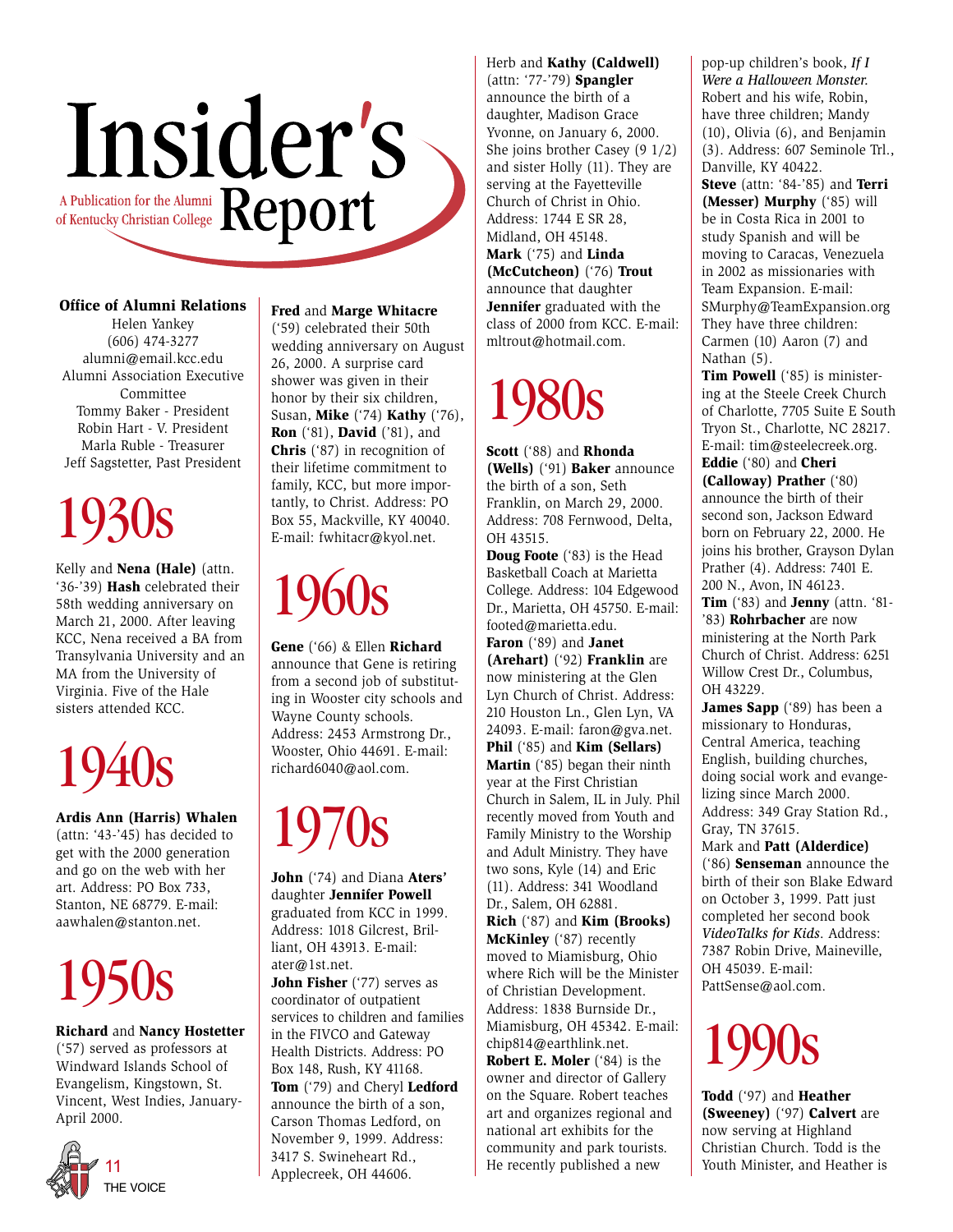teaching at the Highland Christian School, which opened in August, 1999. Address: 561 Circle Dr., Maysville, KY 41056. E-mail: hccyouth@yahoo.com. **James** ('96) and **Katie (Love) Chaney** ('96) have moved to 7140-120 Selby Rd. Athens, OH 45701. Son Will Franklin was born on June 30, 2000. He joins his sister, Summer. **Bob Elness** ('96) is now serving at Attica Christian Church. Address: PO Box 165, Attica, IN 47818. **Kendall** ('91) and **Sharon (Watt)** ('91) **Freeman** are serving at Westerville Christian

Church. Kendall is the Student Minister. Sharon is enrolled at Otterbein College and is the Girls Varsity Volleyball coach at Tree of Life Christian School in Columbus. A son Justus Paul was born February 16, 2000. He joins sister Carlie, 4. Address: 3339 Valley Park Ave., Columbus, OH 43231.

#### **Ron** ('91) and **Terri (Monhollen)** ('92) **Gibson**

recently moved to the Nashville, TN area. Ron is Branch Manager for Employee's Credit Association, and Terri stays home with son Toby, 22 months. Address: PO Box 582, Hendersonville, TN 37077-0582.

**Rebekah Hannum** ('99) began working in Caracas, Venezuela in May, 2000. She plans to be on the mission field for a minimum of two years. E-mail: bekah.hannum@excite.com. **B.J.** ('98) and **Jodi (Williams)**

**Hunt** ('98) announce the birth of their son, Andrew Jason, on March 11, 2000. He joins older brother Bradley Christopher, age 2 1/2. E-mail: bradhunt@vnet.net.

Dave and **Andrea (Boone)** ('94) **Jones** announce the birth of their daughter, Eliza Ruth on October 23, 1999. She joins

sister Emily, 3. Address: 16500 Wooster Rd., Mt. Vernon, OH 43050.

**Julie Knick** ('91) married Matt Brown on June 23, 2000. She is an English teacher for South-Western City Schools. Address: 2665 Eakin Rd., Columbus, OH 43204.

**Dan** ('90) and **Kim (Lemmon) Leinbaugh** ('90) announce the birth of a son, Nicholas Alan on December 19, 1999. He joins brother Nathan, 3 1/2. Address: 2959 Brooks Bend Dr., Carmel, IN 46032.

**Ed** ('90) and **Beth (Pugh)** ('91) **Mack** announce the birth of a son, Caleb Elijah on June 7, 2000. He joins brother Joshua. Address: 207 N. Liberty St., Delaware, OH 43015.

**Heather (Duncan)** ('95) **Perry** is a Patient Representative at Central Baptist Hospital in Lexington. Her husband Garry is an attorney for Lexmark International. Address: 1129 Turkeyfoot Rd. #6, Lexington, KY 40502.

**Stacie Phillips** (attn '97-'98) married Jeff **Wehmiller** June 17, 2000. Address: 8043 N. Sunset Ct. Columbus, IN 47201. **Trent** ('93) and **Melinda (Switzer)** ('94) **Ross** announce the birth of their fourth child, Trey Michael, born on November 29, 1999. He joins brothers Joshua (6) and Caleb (2), and sister Brittany (5). Address: PO Box 192, Advance, IN 46102. Email: trentster@lightdog.com. **Bobby** ('94) and **Danielle (Daniels)** ('94) **Rumer** started a new church, Common Ground Community Church, in Lexington, KY. They hosted their first public service on April 16, 2000 with 83 in attendance. They have two children, Kaile (5) and Sadie (2). Address: 880 Ridgebrook Rd., Lexington, KY 40509. E-

mail: genxpstr@aol.com. **Timothy** ('92) and **Kathryn (Shafer)** (90) **Sherer** celebrated 5 years of ministry at the Ridgeway Church of Christ on July 2, 2000. They have three children, Keisha (17) Jessi (7) and Timmy (5). Address: PO Box 41, Ridgeway, OH 43345-0041.

**Rob** ('96) and **Cindy (Mitchell) Shoaff** ('96) celebrate in the birth of their new daughter, Abigail JoAnn, born in Malaga, Spain on December 4, 1999. She joins her brother, Samuel, (2). Address: RR #2 Box 288 Bloomington, IL 61704. **Jeannie (Vaughn) Stafford** ('92) and her husband Tom adopted a baby boy, Zachery Thomas, born March 25, 2000. Jeannie is a Medical Social Worker for King's Daughter Medical Center. Address: 315 W. Greenhill Rd. Ashland, KY 41102 **Lisa Talley** ('93) is employed by Boeing Guidance Repair Center as a Cost Analyst. Address: 3325 Dresden Rd. Zanesville, OH 43701. **Heath West** (attn '94-'98) married **Heather Sharp** ('99) on July 22, 2000. Address: 6286 Pleasant Hill Rd. Athens, OH 45701.

**Casey** ('93) and **Sara (Ford)** ('95) **Whitacre** have moved to Wilmington, OH. Casey is cominister at Jamestown Church of Christ and Sara is a (401K) Retirement Account Specialist in Cincinnati, OH. Address: 1059 Ventura Dr., Wilmington, OH 45177.

### In Memoriam

Kristen Carter, daughter of **Wayne** ('81)and **Janet (Skaggs) Carter** ('81), died on August 10, 2000 after an

### **Alumni, Let Us Hear From You...Online!**

We are always excited to see what our Alumni are doing and where God is using them. Be we can't report it if we don't know it. For your convenience of reporting, we have provided an online form on our website *(www.kcc.edu/alumni.htm)*. If you don't have access to the internet, just send us a note through the mail and we will be glad to post it. extended illness. Wayne and Janet's address: 315 Cherokee Trl., Huntington, WV 25705- 4105.

**Russell Deitch** ('36) died on March 5, 2000. Russell is survived by his wife **Dorothy (Darrah) Deitch** (attn: 1934- '36). Address: 6403 Peace Pl., Indianapolis, IN 46268.

**Jack Knight** ('85) died July 2000. He is survived by his wife JoAnne and children: Cathy, Jimmy, and Timmy. Address: P.O. Box 381, Malta, OH 43758.

**Norman Mansfield** (attn: '75- '79) died in an accident on August 28, 2000. He is survived by his wife Jean and son, Connor (7). He is the son of **Clarence** ('52) and **Pat Mansfield** ('52) and the brother of **Kathy (Mansfield) Durham** ('76), **Larry**, (attn. '73-'74) Steve, and **Vince Mansfield** ('86). Address for Jean: 389 Fairfield Ave., Columbiana, OH 44408. Parent's address: 42121 Madison Dr., Columbiana, OH 44408.

**Gene Clarence Sellers** ('51) died on July 11, 2000. The memorial service was conducted by his former roommate at KCC, Bill Sleasman, assisted by one of his "Timothies," Robert Cree. Gene is survived by his wife of 46 years, Theresa Sellers, one daughter, and two sons . Address: 113 Michael Ln., Royal Center, IN 46978.

## Prayer Requests

**Lesa (Underwood) Bowley** ('85) is in the hospital awaiting a heart transplant. Lesa is the daughter of **Hillary** ('attn. '58- '62) and **Sue (Amburgey) Underwood** (attn. '72-'75) and the wife of **Bill Bowley** ('84). Address: c/o St. Vincent Hospital, Room 3815, 2001 W. 86th St., Indianapolis, IN 46260-1991.

**Bitsy (Thomas) Spencer** ('84) continues to battle cancer. Bitsy is the wife of **Tim Spencer** ('84). Address: 10 Fitch Ln., Greensburg, PA 15601.

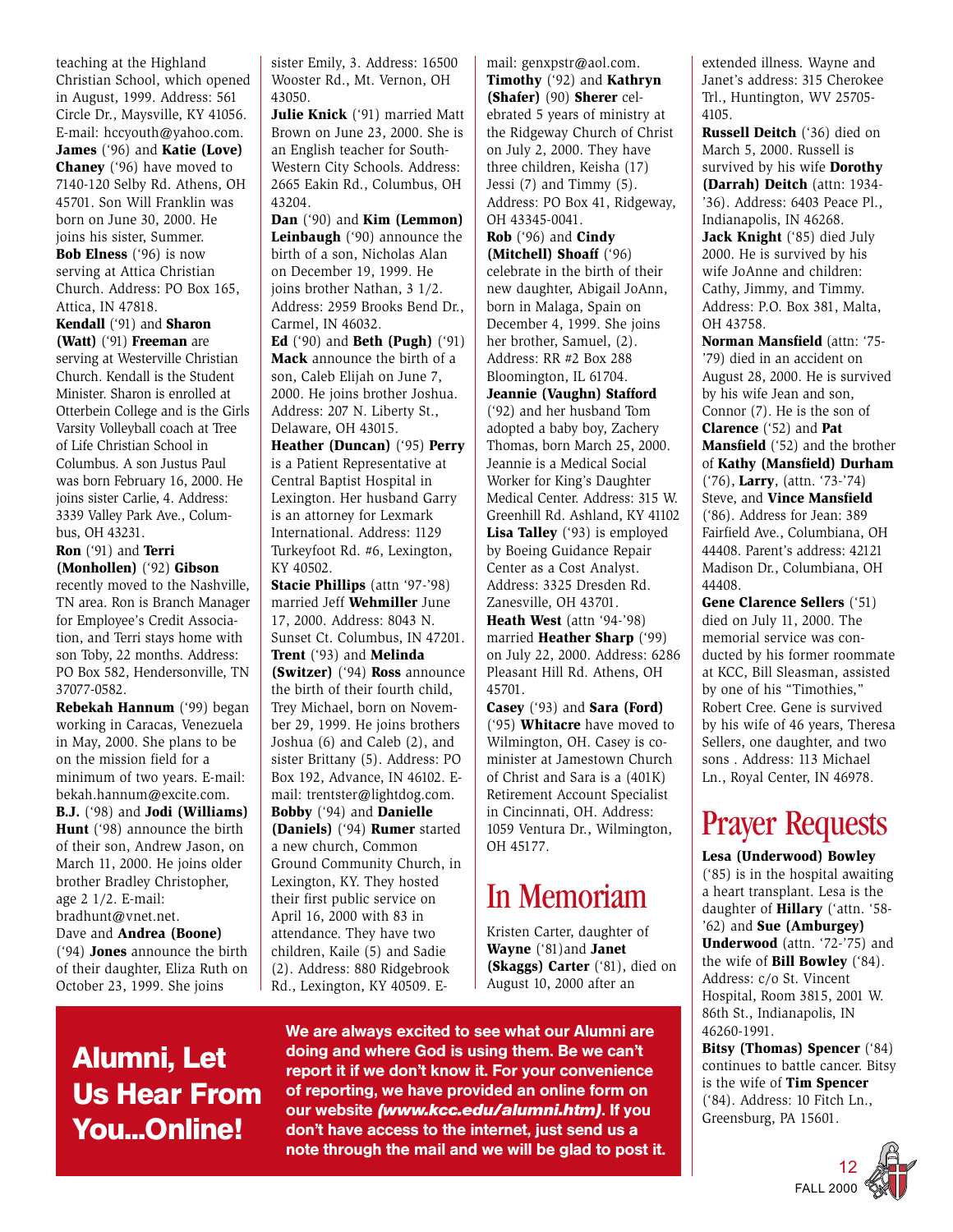# Alumni Spotlight

Doug says he works with "some of the greatest people in the world." In cooperation with those fellow workers, God has raised up new full-time church-planting teams in Albania, Argentina, Bosnia, China, Colombia, Cote d'Ivoire, Ecuador, France, Ireland, Italy, Kosovo, Laos, Mongolia, Taiwan, Tanzania, Ukraine,

### Profiles of Distinctive Alumni

Little did Doug Lucas know as he marched in to the President's office twenty five years ago, begging for mercy, so he wouldn't have to take Mr. Gemeinhart's Introduction to Mission class, that he was right where God wanted him. Even though Doug

thought it would be a waste of time and was allowed to swap the Intro class to the Principles and Methods of Missions, Mr. G., red pen and all, planted a seed in Doug's heart for missions.

By the time his midterm exam rolled around, that seed took root as Doug and his future wife, Penny Tapp planned to serve in the mission field. Doug and Penny married a month after graduation and within a year they were serving as missionaries in South America. Team Expansion, the mission organization that Doug started, on the KCC campus has grown from just the two of them to over 175 adult full-time missionary workers in 27 different nations around the globe. Annually these top-flight coworkers baptize

Uruguay, and Venezuela, as well as with Hispanics in the USA. Doug's newest project is taking him to Somalia in East Africa. Doug and Penny have two children, Christopher (13) and Caleb (10). Doug coaches his boy's soccer teams and plays soccer himself in a competitive league in Louisville.

When asked what impact KCC had on his ministry, Doug explained how the organization focuses their energies by working together in some three dozen different teams, and as President Doug said, "I have to use KCC taught leadership principles every day of my life." He added, "Whoa. Come to think of it, looking back at the fact that KCC gave me all this, no wonder I'm thankful for KCC."

You can contact Doug at Team Expansion at 1-800-447- 0800, email: Dlucas@TeamExpansion.org, or on the web: www.teamexpansion.org.

## **Congratulations** Outstanding Young Ministers

More than 1,200 people attended Outstanding Young Ministers luncheons sponsored by Standard Publishing during the 2000 North American Christian Convention. Approximately 200 young ministers were honored for their excellent service and dedication to the Lord's work in the local church. KCC is thankful to honor its alumni who have been recognized as Outstanding Young Ministers.

#### **Gary Baker**

Colfax Christian Church. Colfax, IN

**Jarrin Cheuvront** Greenford Christian Church, Greenford, OH

**Eddie Clark** New Life Church of Christ, Walton Hills, OH

**Rick Cooper** Walton Hills Church of Christ, Walton Hills, OH

**Al Dangelo** Jackson Christian Church, Massillon, OH

**Solomon David** Bachelor Creek Church of Christ, Wabash, IN

**Kurt Flora** The Christian Church, Heyworth, IL

**Derrick Horne** Metro Faith Christian Church, Tulsa, OK

**Alex Jack** Central Christian Church, Greenville, TN

**Darren Johnson** Claysville Christian Church, Cynthiana, KY

**Michael Kjergaard** North Hampton Church of Christ, Hampton, VA

**Jeremy Klein** First Christian Church, Salem, OH

**Doug Martin** Spencer Christian Church, Fisherville, KY

**Jeff Michael** Christ's Church, Effingham, IL

**Willie Purdee III** Guyandotte Church of Christ, Huntington, WV

**Scott Stewart** First Christian Church, Greensburg, IN

**Ronald Tabor** First Christian Church, Harve de Grace, MD

**James Terry** First Christian Church, Covington, VA

**Phillip Vaughan** Sherwood Oaks Christian Church, Bloomington, IN

**Jon Wells** Mowrystown Church of Christ, Mowrystown, OH



### Doug Lucas - '79

*The camera caught Doug interviewing NATO troops on a hillside in Bosnia, shortly after the conflict ended there. Today, Team Expansion has full-time workers in Bosnia.*

hundreds of new believers. The International Team Expansion office is located in Louisville, Kentucky sending laborers out into the field for harvest.

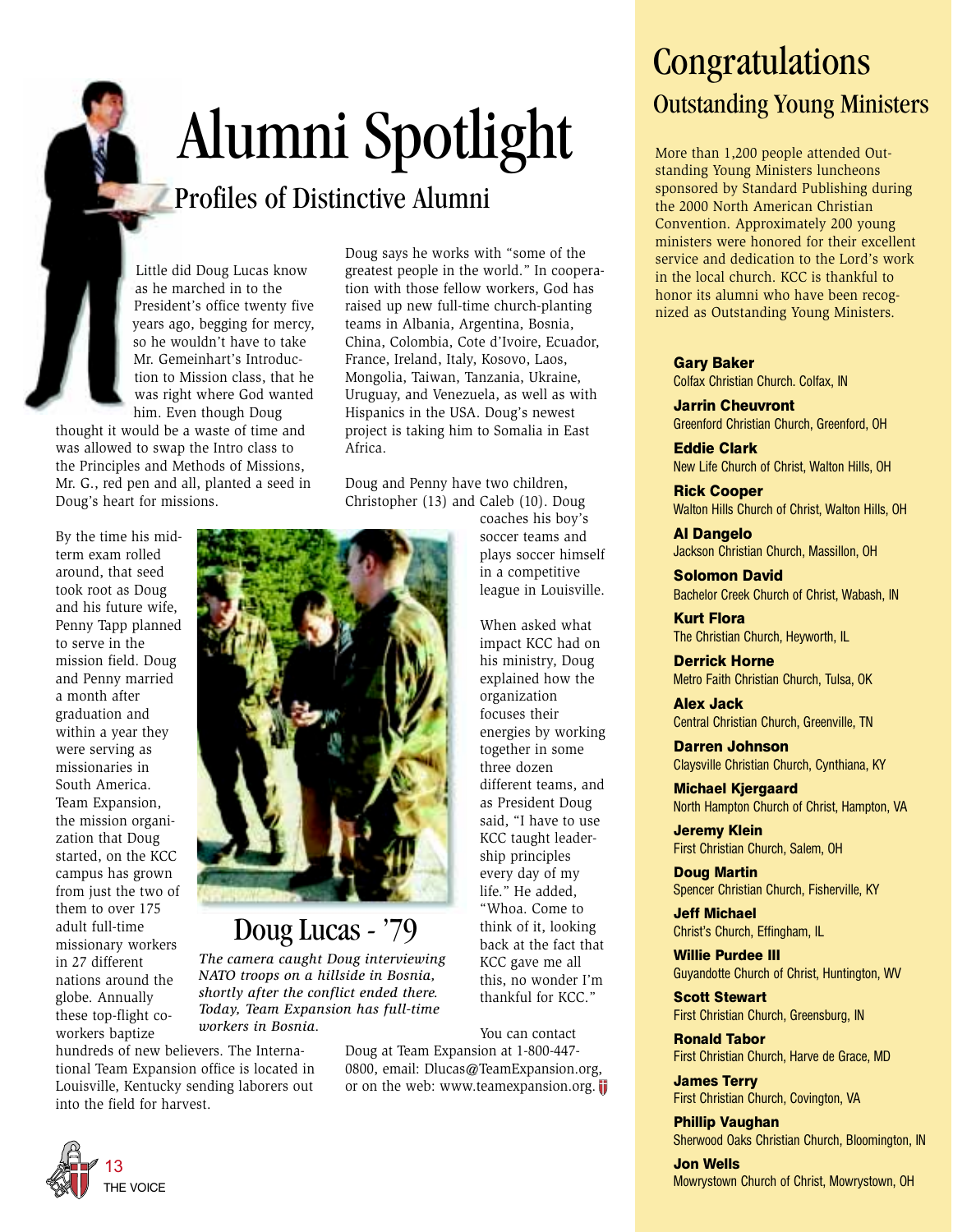

Over 300 Alumni and friends enjoyed a wonderful breakfast cruise on the Belle of Louisville during the North American Christian Convention in July.





## Alumni Calendar of Events

#### **November 8, 2000**

Alumni & Friends Regional Reception following KCC Concert Choir presentation at the First Christian Church, 2600 Cleveland Ave., Canton, OH. R.S.V.P. by calling (606) 474-3277

#### **December 1, 2000**

Founders Day & Alumni Night for Feast of Christmas. An alumni reception will follow the Feast performance in the new Wayne B. Smith Center for Christian Leadership.

#### **February 16, 2001**

Alumni Homecoming and Reception following men's basketball game.

#### **April 27**

Family Reunion/Alumni Banquet at 6:00 p.m. in Lusby Center.





Approximately 125 Alumni and their families returned to campus September 2. Alumni Soccer and Volleyball games plus family games filled the afternoon. The evening concluded with a picnic and devotional time.





*Pull Away to Pull Together- A Devotion by Alumnus Bev Haas (Class of 1977) "When Jesus got the news, he slipped away by boat to an out-of-the-way place by himself... When the crowd dispersed, he climbed the mountain so he could be by himself and pray." (Matthew 14:13,23: The Message)*

In the midst of a saturated schedule of teaching and healing, Jesus climbed into a boat and sailed to an out of the way place intending to be by Himself. Because of His growing popularity, He was unsuccessful, and we next find Him feeding the 5,000 people who found Him. After a massive meal Jesus again tries to withdraw to be by himself. Pulling away from the constant demands that people place upon us is something that even Jesus needed.

How full is your schedule? Is it so crowded that you can no longer think of feeding others because you are starving yourself? Then it's time to slip away to be alone with your Lord.

As a student at KCC, the prayer room was where I found the solitude I needed. When the stress of classes, research papers, and tests became overwhelming I withdrew to the prayer room. I would read God's Word, gaze at the cross on the wall, and then pray. Pulling away to be in the presence of God pulled everything back into it's proper perspective. In reality, the pressures were still there, but I was reminded that God was still there too!

In that quiet place, I could sense God in a very real way. Even today the memory of my time in the prayer room brings stillness to my spirit. I have long since graduated from KCC, the stresses of my



*Phil and Bev Haas in the KCC prayer room, 1975*

school days are far behind me, but the need to slip away to an out-of-the-way place to be alone remains within me. The solution to a crowded life that has become cluttered with life's constant "to do" list has not changed—so slip away to be with Jesus.